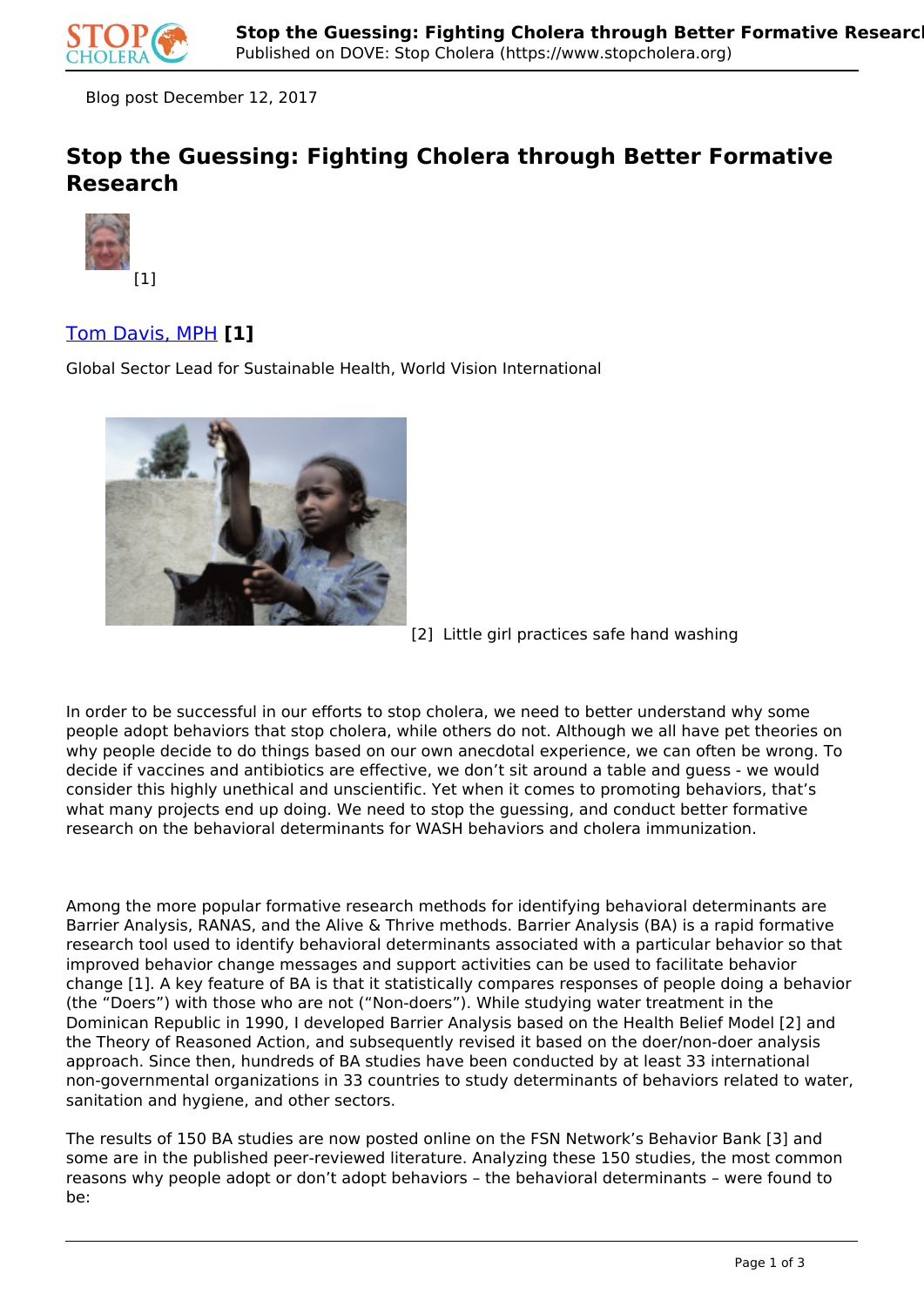

- **Perceived Self-efficacy**, found in 86% of the BA studies: the belief that one can do a particular behavior given his/her current knowledge, skills, and resources. (e.g. whether or not a person believes that s/he can make it to an immunization post where cholera vaccine is offered).
- **Perceived Social Norms**, found in 77% of the studies: the perception that people important to an individual think that he/she should do the behavior (e.g., whether a person believes that his or her spouse or neighbors approve of getting the cholera vaccine).
- **Perceived positive and negative consequences**, found in 75% of the studies: the positive and negative things a person thinks will happen as a result of their performing a behavior (e.g., whether a person believes that the vaccine will make him or her get sick, avoid getting cholera, or become healthier overall).
- **Perceived Susceptibility** to a disease or problem, found in 45% of the studies: a person's perception of how at risk they feel to a given problem/disease (e.g., how likely a person believes it is that he or she will get cholera in the next six months).



[3] Children in Myanmar wash their hands with soap at a hand-washing station. Photo: UNICEF/NYHQ2012-2056/Dean

The behavioral determinants on hand-washing with soap found through 17 BA studies posted on the Behavior Bank found similar determinants. Having a good idea of these barriers and enablers [4] will be crucial in the battle to stop cholera. Projects that use good formative research often have excellent results. For example, a Curamericas Global project in Liberia used BA and achieved impressive results on WASH and nutrition behaviors, and possibly due to that, had one of the steepest declines in child underweight of any USAID project (44 percentage points over five years). The proportion of mothers who practiced appropriate handwashing increased from 5% at baseline to 93% five years later and proper disposal of child feces also increased from 4% to 93%.

The results from these studies are often surprising. For example, in Curamericas' BA study of child feces disposal, they found that one prevalent and erroneous belief was that diarrheal diseases were chiefly airborne, so going to a latrine with its bad smells was perceived to be a good place to contract diarrhea rather than to prevent it. Who would have guessed that? In order to stop cholera, we need to stop the guessing and use rigorous formative research.

## **References:**

[1] For a full description of this method, see the latest Barrier Analysis guide, A Practical Guide to Conducting a Barrier Analysis in English, French, Spanish and Arabic (http://www.fsnnetwork.org/practical-guide-conducting-barrier-analysis [4]) and the Designing for Behavior Change training manual (

http://www.fsnnetwork.org/designing-behavior-change-agriculture-natural-resource-management-he alth-and-nutrition) [5] which is now available in English, French, Spanish, and Bangla.